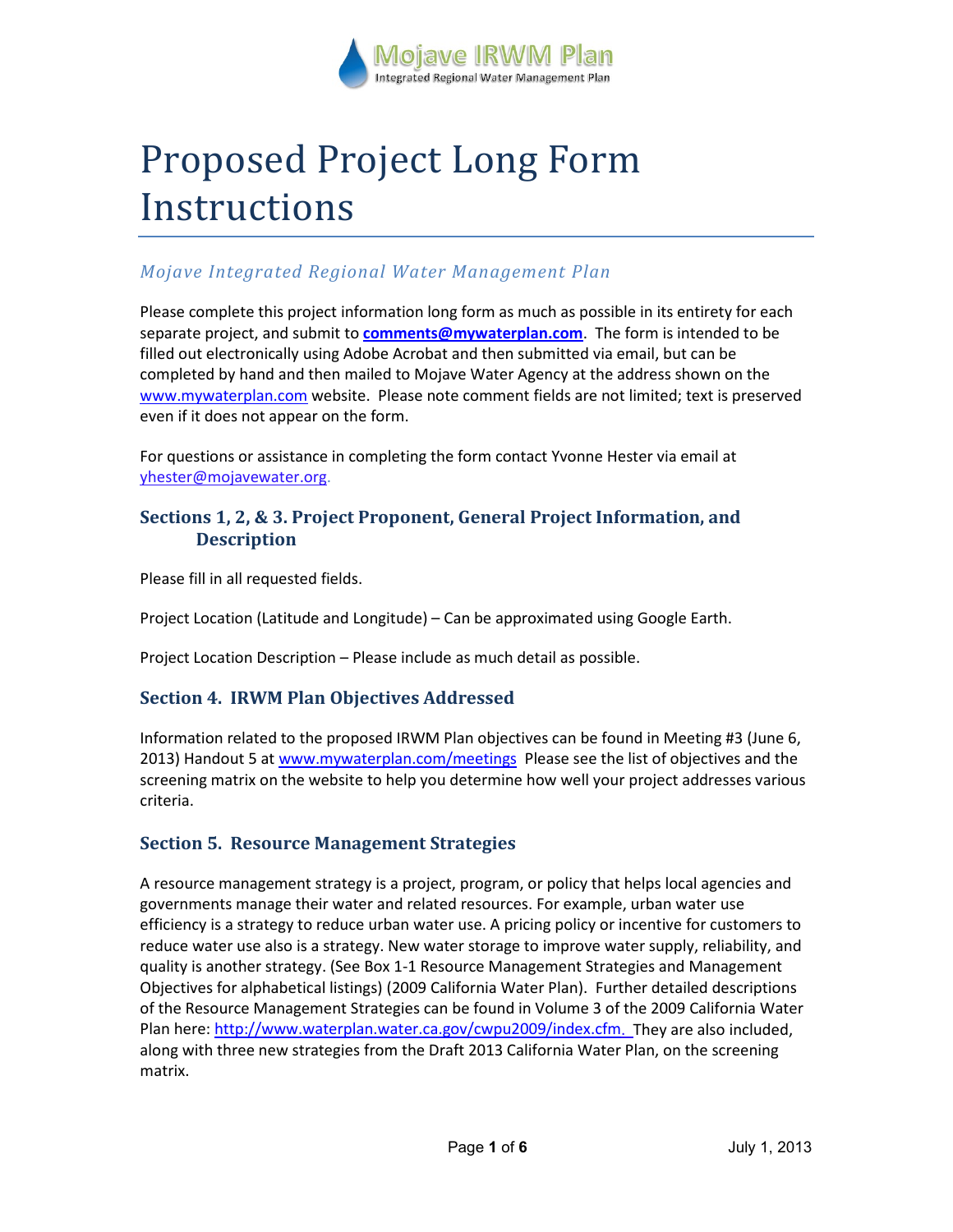

## Box 1-1 Resource Management Strategies and Management Objectives

| <b>Resource Management Strategy</b>                   | Chapter<br>No. | <b>Management Objective</b>                              |
|-------------------------------------------------------|----------------|----------------------------------------------------------|
| Agricultural Lands Stewardship                        | 20             | Practice Resource Stewardship                            |
| Agricultural Water Use Efficiency                     | $\mathcal{P}$  | <b>Reduce Water Demand</b>                               |
| Conjunctive Management and Groundwater<br>Storage     | 8              | <b>Increase Water Supply</b>                             |
| Conveyance-Delta                                      | 4              | Improve Operational Efficiency and Transfers<br>of Water |
| Conveyance-Regional/local                             | 5.             | Improve Operational Efficiency and Transfers<br>of Water |
| Desalination                                          | 9              | <b>Increase Water Supply</b>                             |
| Drinking Water Treatment and Distribution             | 14             | <b>Improve Water Quality</b>                             |
| Economic Incentives (Loans, Grants, Water<br>Pricing) | 21             | Practice Resource Stewardship                            |
| <b>Ecosystem Restoration</b>                          | 22             | Practice Resource Stewardship                            |
| <b>Flood Risk Management</b>                          | 28             | Improve Flood Management                                 |
| <b>Forest Management</b>                              | 23             | Practice Resource Stewardship                            |
| Groundwater Remediation/Aquifer<br>Remediation        | 15             | <b>Improve Water Quality</b>                             |
| Introduction                                          | 1              |                                                          |
| Land Use Planning and Management                      | 24             | Practice Resource Stewardship                            |
| Matching Water Quality to Use                         | 16             | Improve Water Quality                                    |
| <b>Other Strategies</b>                               | 29             | Objectives vary by strategy                              |
| <b>Pollution Prevention</b>                           | 17             | <b>Improve Water Quality</b>                             |
| <b>Precipitation Enhancement</b>                      | 10             | Increase Water Supply                                    |
| Recharge Area Protection                              | 25             | Practice Resource Stewardship                            |
| <b>Recycled Municipal Water</b>                       | 11             | Increase Water Supply                                    |
| Salt and Salinity Management                          | 18             | <b>Improve Water Quality</b>                             |
| Surface Storage-CALFED                                | 12             | Increase Water Supply                                    |
| Surface Storage-Regional/Local                        | 13             | Increase Water Supply                                    |
| <b>System Reoperation</b>                             | 6              | Improve Operational Efficiency and Transfers<br>of Water |
| <b>Urban Runoff Management</b>                        | 19             | <b>Improve Water Quality</b>                             |
| Urban Water Use Efficiency                            | 3              | <b>Reduce Water Demand</b>                               |
| <b>Water Transfers</b>                                | 7              | Improve Operational Efficiency and Transfers<br>of Water |
| Water-dependent Recreation                            | 26             | Practice Resource Stewardship                            |
| Watershed Management                                  | 27             | Practice Resource Stewardship                            |

# **Section 6. Project Readiness**

For the Project Status, please check only one box to indicate the stage of development for the project. If your project has multiple phases in different stages, more than one box can be checked if appropriate and consistent with the project description.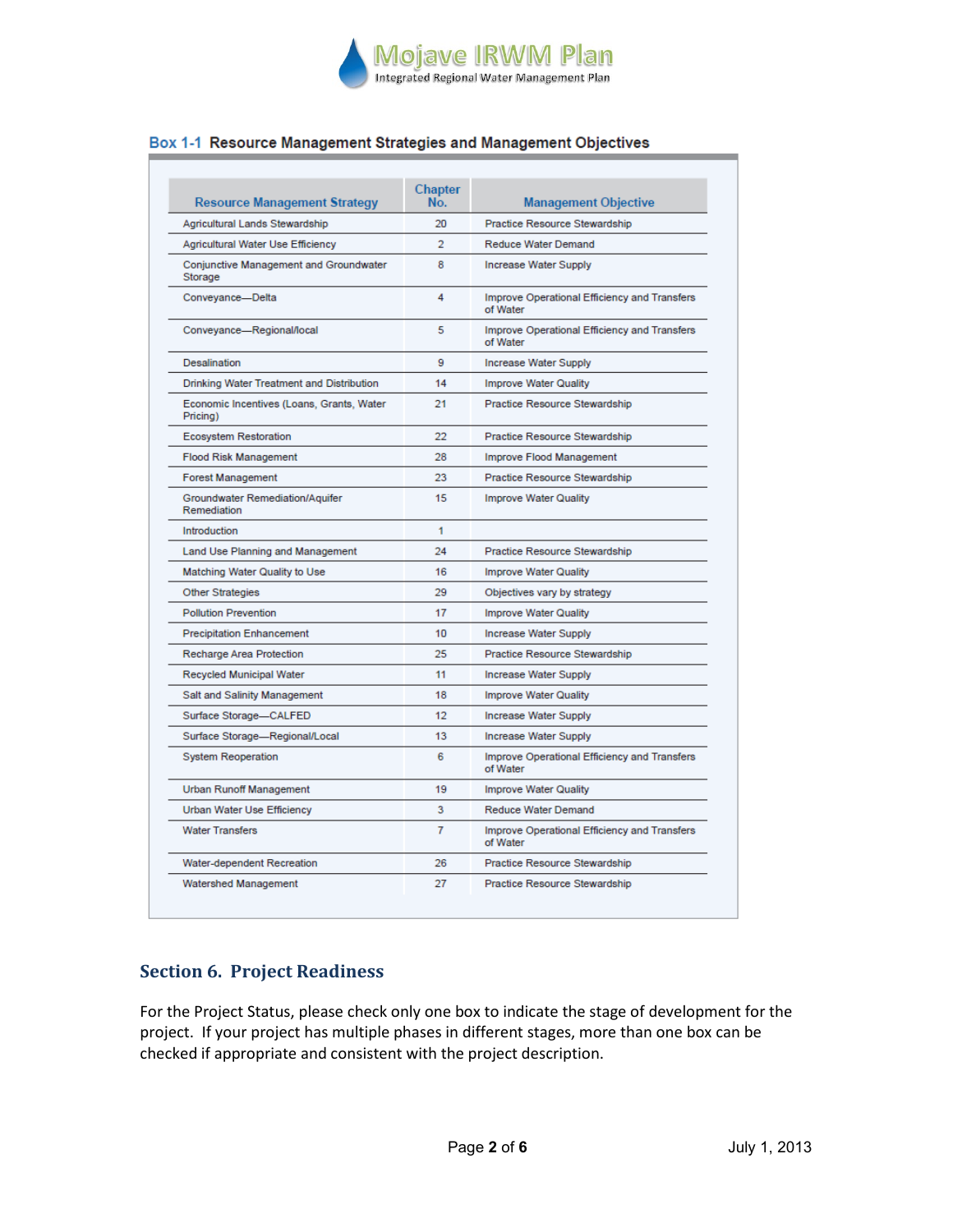

If your project is ongoing, in the "Expected Completion Date" box, it is ok to indicate the current phase of the project and that it is ongoing (e.g. Conceptual Plan Development is on-going).

Examples of projects that do not include construction are implementation projects such as habitat protection, water use efficiency implementation measures, or public education. These projects do not have a design or construction drawing component to the project but could include phases for implementation or when certain measures or Best Management Practices (BMPs) such as washing machine rebates will be available to the public.

## **Section 7. Project Impacts and Benefits**

The following provides examples of impacts and benefits; further discussion can be found in the Proposition 84 & Proposition 1E Integrated Regional Water Management Guidelines here: http://www.water.ca.gov/irwm/grants/docs/Guidelines/GL\_2012\_FINAL.pdf

## **WATER SUPPLY ENHANCEMENT**

A program to increase water supply may include projects, such as:

- $\mathbb{R}$  Rehabilitation of diversion structures
- $\psi$  Water supply pipelines and water systems
- $\&$  Additional water system tie-ins/interconnections
- $\&$  Construction of groundwater treatment and extraction facilities
- $\psi$  Conjunctive water management
- $\psi$  Aquifer storage and recovery
- $\psi$  New or upgrades to existing reservoirs
- $\psi$  Water storage facilities
- $\psi$  Production well construction

Possible impacts may include reduced in-stream flow, water quality degradation, habitat removal, species removal, flooding, loss of farmland, and construction related impacts. Some of the proposed projects may have impacts on communities, including DACs. If so, these impacts need to be discussed. If there are any EJ impacts, they should be addressed as well. Water supply benefits may be characterized as increased water supply or range in water supply (i.e. acre-feet per year). Other anticipated benefits, such as improved water quality, increased recreational opportunities, decreased reliance on imported water, reduced groundwater overdraft, creation of wetlands and riparian habitat, and decreased operational costs.

#### **WATER QUALITY IMPROVEMENT**

A program to improve water quality may include projects, such as:

- $\psi$  Building or upgrading wastewater treatment plants/technology
- $\&$  Conversion of septic tanks to a sewer system
- $\&$  Construction of new and updating collection, sewer, and interceptor sewer facilities
- $\uparrow$  Capture and treatment of stormwater/urban runoff, including the construction of rain gardens
- $\%$  Construction of wetlands for water quality treatment
- $\&$  Contaminant removal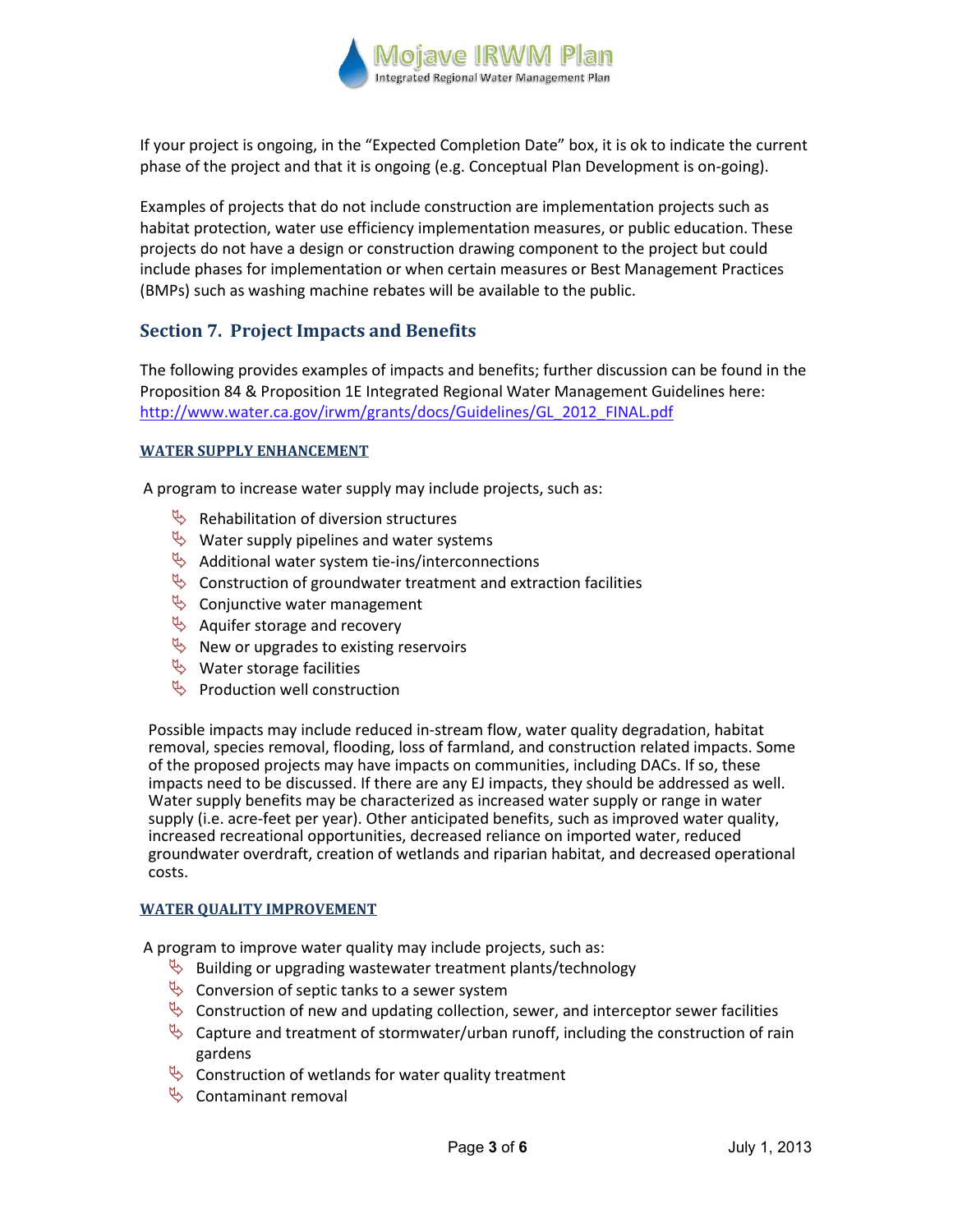

 $\updownarrow$  Salinity management

Possible impacts may include construction related impacts including short-term, site-specific impacts related to site grading and construction, and long-term impacts associated with project operation. Construction- related impacts may include: traffic, noise, biological resources, water quality, public services and utilities, cultural resources, and aesthetics. Other impacts may include surface water and ocean habitat loss from new outflow locations, and waste discharge issues associated with brine management and brine disposal. Possible benefits from improved water quality projects may include increased water supply, improved aquatic and wetland species habitat and populations, increased cropland production, creation of wetlands and riparian habitat, improved recreation opportunities, and decreased treatment costs.

## **GROUNDWATER IMPROVEMENTS**

Groundwater improvement programs may include projects to:

- $\psi$  Enhance conjunctive management and groundwater storage
- $\psi$  Capture and recharge Stormwater/Urban Runoff
- $\psi$  Install groundwater recovery wells
- $\%$  Construct new and/or rehabilitate surface water recharge spreading grounds
- $\psi$  Perform aquifer storage and recovery
- $\psi$  Improve groundwater monitoring
- $\psi$  Conduct hydrogeologic investigations
- $\%$  Model groundwater

Possible impacts may include construction related effects, changes in water quality, increased contaminant transport, increased pumping, and in-stream flow reduction. Possible benefits may include improved flood protection, decreased reliance on imported water, reduced surface water use, reduced pumping costs, and decreased or prevention of groundwater overdraft.

#### **WATER CONSERVATION AND REUSE**

Water conservation and reuse programs may include projects to:

- $\psi$  Upgrade wastewater treatment facilities to recycle water
- $\&$  Landowner and homeowner incentive programs, such as rebate programs
- $\psi$  Improve agricultural drainage water reuse or management
- $\&$  Construct recycled water systems and pipelines
- $\psi$  Improve urban landscape water use efficiency

Possible impacts may include construction related effects, loss of drainage flow to downstream water users, in-stream flow loss, groundwater and surface water quality effects associated with recycled water use, and reduced groundwater recharge. Benefits could be increased water saving, efficient reuse of wastewater, costs savings from reduced purchases of imported water, and saving construction of water storage facilities, and increased nutrient levels for plant and crop use from use of reclaimed wastewater.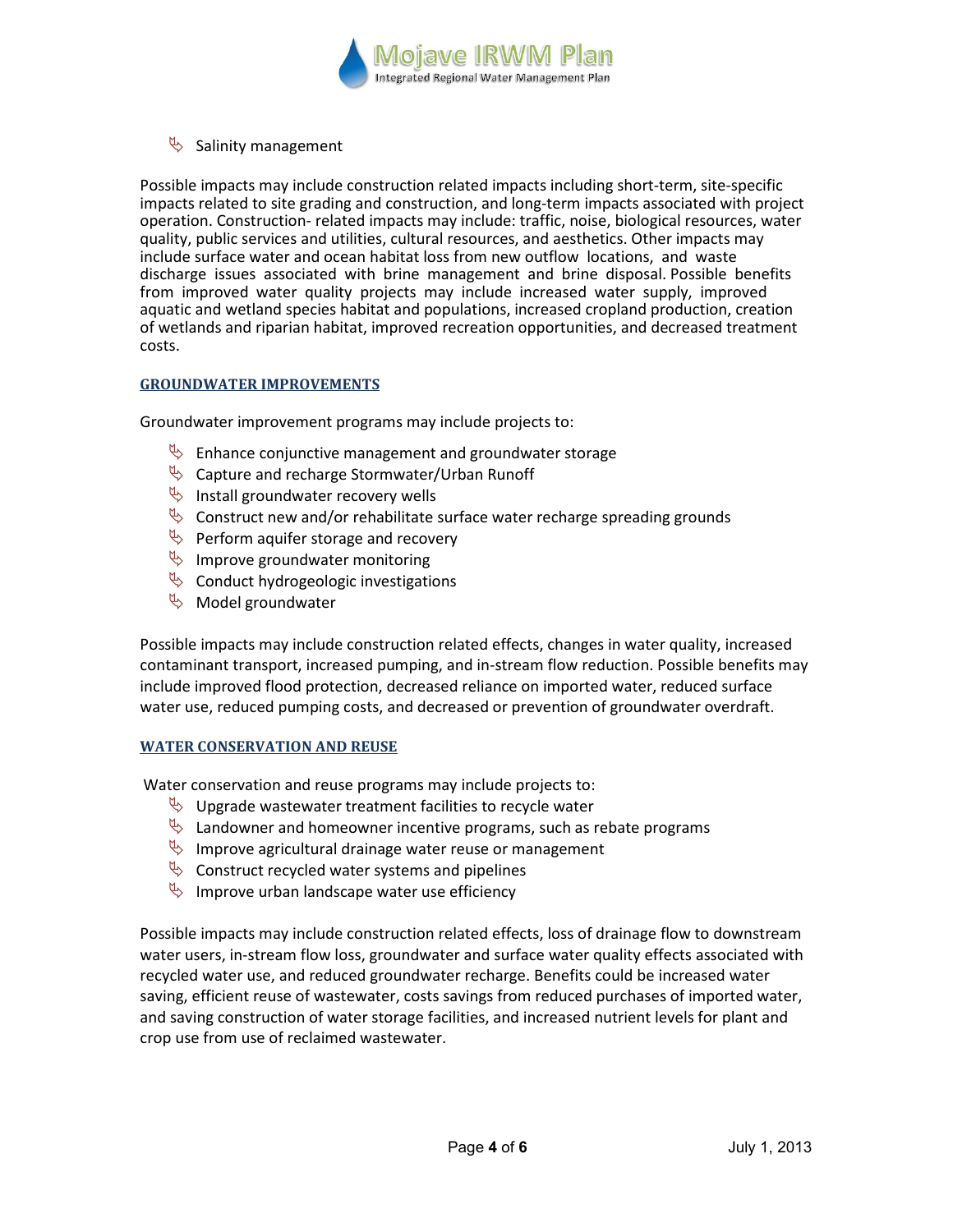

## **WATERSHED REHABILITATION**

A watershed rehabilitation program may include projects to:

- $\mathbb{B}$  Decommission abandoned roads<sup>n</sup>
- $\psi$  Enhance unimproved and county road systems for erosion control
- $\psi$  Restore sloughs and/or wetlands
- **W** Manage Stormwater/Urban Runoff
- $\&$  Conduct channel and riparian restoration and upland source control
- $\%$  Conduct stream stabilization and other sediment load reduction projects
- $\%$  Implement Best Management Practices (BMPs), including forestry BMPs
- $\&$  Reduce non-point source pollution

Possible impacts could be introduction of non-native plants for erosion control and temporary increased turbidity in streams due to construction or related activities, including revegetation and forest regeneration activities and prescribed fires (to reduce undesirable trees and vegetation, etc.). Benefits may include long-term sediment reduction and temperature improvements, reduced surface water nutrient and bacteria concentrations (improved water supply quality), improved fish and wildlife habitat and passage, and enhanced public safety and recreational opportunities.

#### **HABITAT IMPROVEMENT**

A habitat improvement program may include projects to:

- $\updownarrow$  Augment stream flows
- $\updownarrow$  Preserve existing habitat
- $\psi$  Remove invasive, non-native species
- $\psi$  Restore wetlands and upland habitat
- $\updownarrow$  Protect ecological reserves

Possible impacts could include short-term, site-specific impacts related to site grading and construction, loss of agricultural land protection and urban uses and associate local revenue. Benefits may be reduced surface water nutrient and bacteria concentrations (improved water supply quality), enhanced fish habitat, increased opportunities for recreational hunting and viewing, increased numbers of native species, reduced flood risks, and education opportunities.

#### **FLOOD MANAGEMENT**

Flood management programs may include projects to:

- Improve levees systems (i.e. floodwalls, raising levee heights, setback levees, etc)
- $\psi$  Preserve floodplains
- $\psi$  Development drainage master plans
- $\&$  Remove invasive species from stream channels to improve surface flow
- $\psi$  Improve stormwater collection, diversion, or capture
- $\psi$  Improve infrastructure, including weir upgrades